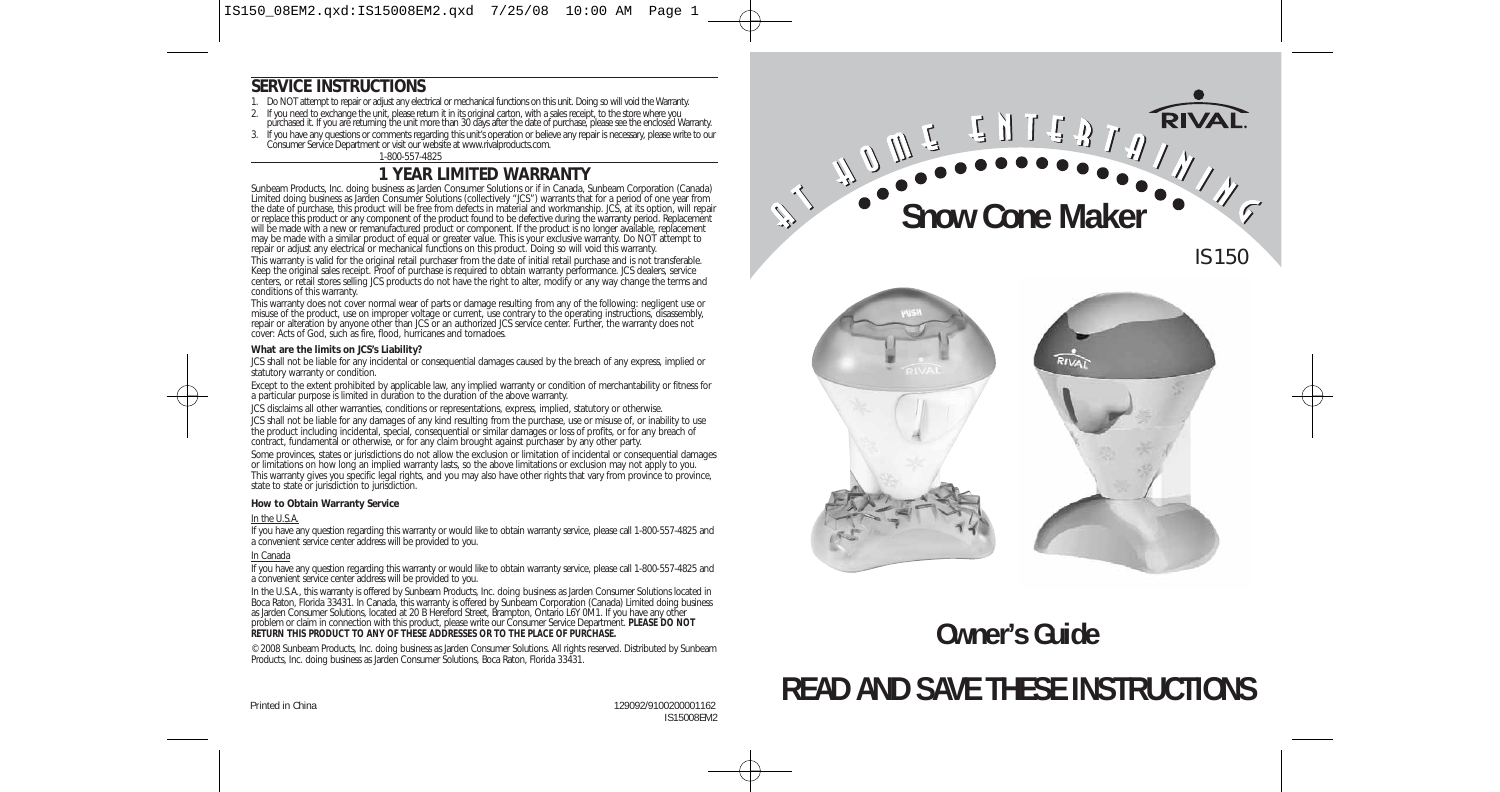IS150\_08EM2.qxd:IS15008EM2.qxd 7/25/08 10:00 AM Page 3

## **IMPORTANT SAFEGUARDS**

When using electrical appliances, basic safety precautions should always be followed, including the following:

- 1. Read all instructions.
- 2. To protect against risk of electrical shock, do not immerse cord, plug or motor unit in water or other liquid.
- 3. Close supervision is necessary when any appliance is used near children. This appliance should never be used by children.
- 4. Unplug from outlet when not in use, before putting on or taking off parts and before cleaning.
- 5. Avoid contact with moving parts.
- 6. Do not operate any appliance with damaged cord or plug or after the appliance malfunctions, or is dropped or damaged in any manner. Contact Rival Customer Service (see warranty) to return for examination, repair or electrical or mechanical adjustment.
- 7. The use of attachments not recommended or sold by Rival® may cause fire, electric shock or injury.
- 8. Do not use outdoors.
- 9. Do not let cord hang over edge of table or counter, or contact hot surface, including the stove.
- 10. Never place fingers or other utensils into feed or discharge areas.
- 11. Check ice hopper for presence of foreign objects before using.
- 12. Blades are sharp. Handle carefully.
- 13. Be certain COVER is securely locked in place before operating appliance. Do not attempt to defeat the COVER interlock mechanism.
- 14. Do not use extension cord.

# **SAVE THESE INSTRUCTIONS**

This appliance is for **HOUSEHOLD USE ONLY.** No user-serviceable parts inside. Power unit never needs lubrication. Do not attempt to service this product. Do not immerse in water or other liquid. Any servicing should be performed by an authorized service representative.

### **POLARIZED PLUG**



This appliance has a polarized plug (one blade is wider than the other). To reduce the risk of electric shock, this plug is intended to fit into a polarized outlet only one way. If the plug does not fit fully into the outlet, reverse the plug. If it still does not fit, contact a qualified electrician.

Do not attempt to modify the plug in any way. If the plug fits loosely into the AC outlet or if the AC outlet feels warm do not use that outlet.

### **KNOW YOUR SNOW CONE MAKER**

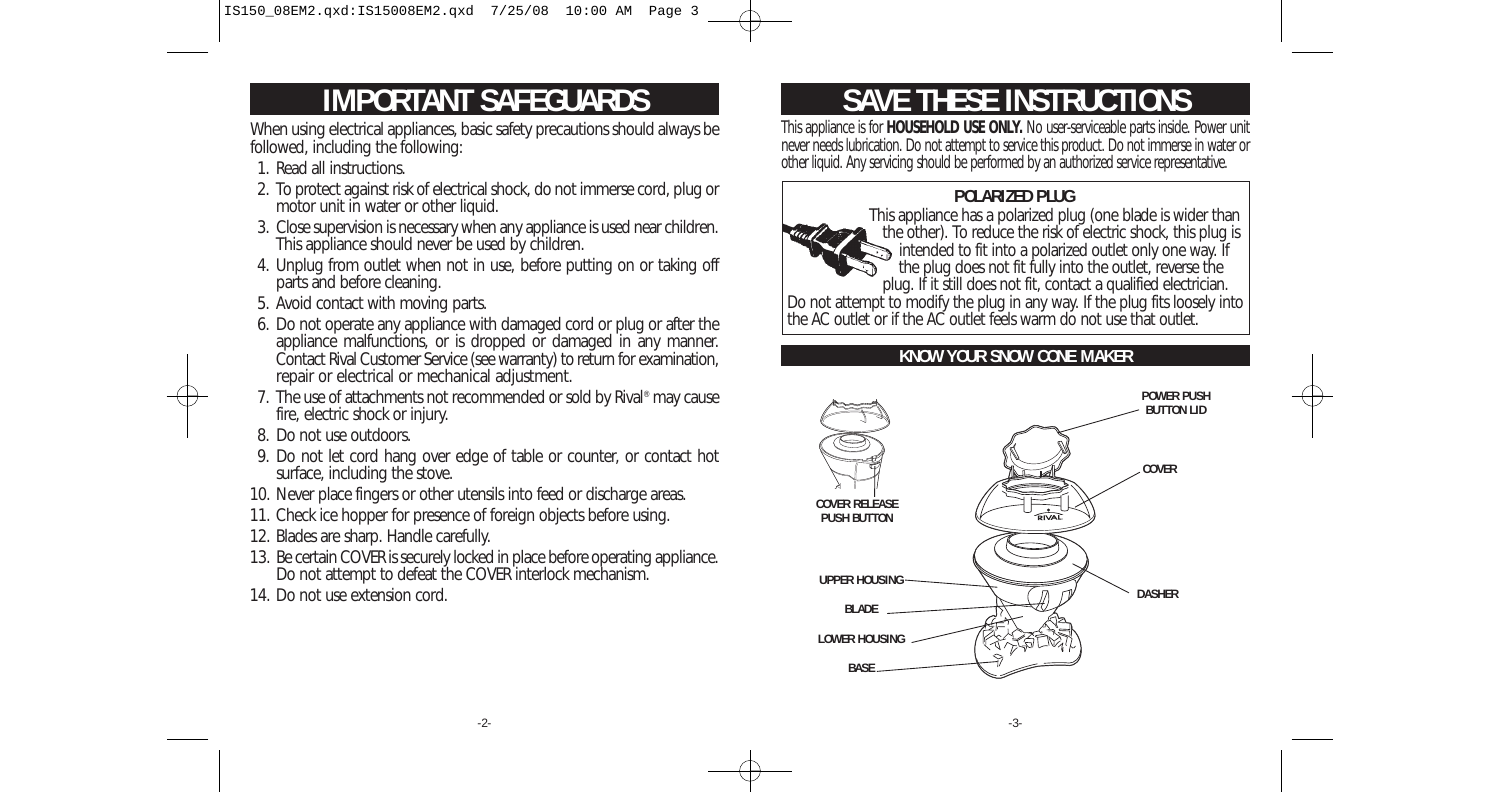### **HOW TO USE YOUR SNOW CONE MAKER**

- 1. Clean all components prior to first using (See HOW TO CLEAN YOUR SNOW CONE MAKER).
- 2. Lift the POWER PUSH BUTTON LID and place 4 - 6 ice cubes into the unit, leaving about 1 inch from the top.
- 3. Place a wide-mouth cup under the ice chute to catch the shaved ice.
- 4. Plug unit into electrical outlet.
- 5. Be sure that the top and bottom housings are properly aligned. If the housings are not aligned correctly the unit will not activate.



**NOTE:** Never move the housing when in use.

- 6. Press the POWER PUSH BUTTON LID at the "PUSH" position to start making shaved ice. Make sure your cup is under the chute.
- 7. Clean all excess ice/water from unit after use. (See HOW TO CLEAN YOUR SNOW CONE MAKER).

**NOTE:** Occasionally ice may build up and will get lodged in the chute.

If ice is not coming out of the chute gently shake the unit to ensure the ice is not frozen together.

**CAUTION:** Do not allow children to operate this appliance. The Ice Shaver is for household use only. Do not attempt to sharpen the BLADE.

## **HOW TO CLEAN YOUR SNOW CONE MAKER**

**CAUTION:** The stainless steel BLADE is very sharp. Never attempt to touch the tip of the BLADE when operating, assembling, disassembling, or cleaning.

- 1. Make sure the unit is unplugged.
- 2. Unlock COVER by pressing the COVER RELEASE PUSH BUTTON located on the back side of the unit. Lift to remove.
- 3. To remove DASHER, turn the UPPER HOUSING slightly clockwise until it clicks. This will indicate that the gears are locked in place. Unscrew DASHER by turning counter-clockwise.
- 4. Remove UPPER HOUSING by further turning clockwise and lifting.
- 5. Wipe down all parts and surfaces with a clean damp cloth.
- **CAUTION:** Do not immerse unit in water.

To reassemble: Reverse the above procedure making sure that the UPPER HOUSING is locked and aligned with the LOWER HOUSING.

**Questions? Please contact us at www.rivalproducts.com or at 1-800-557-4825.**